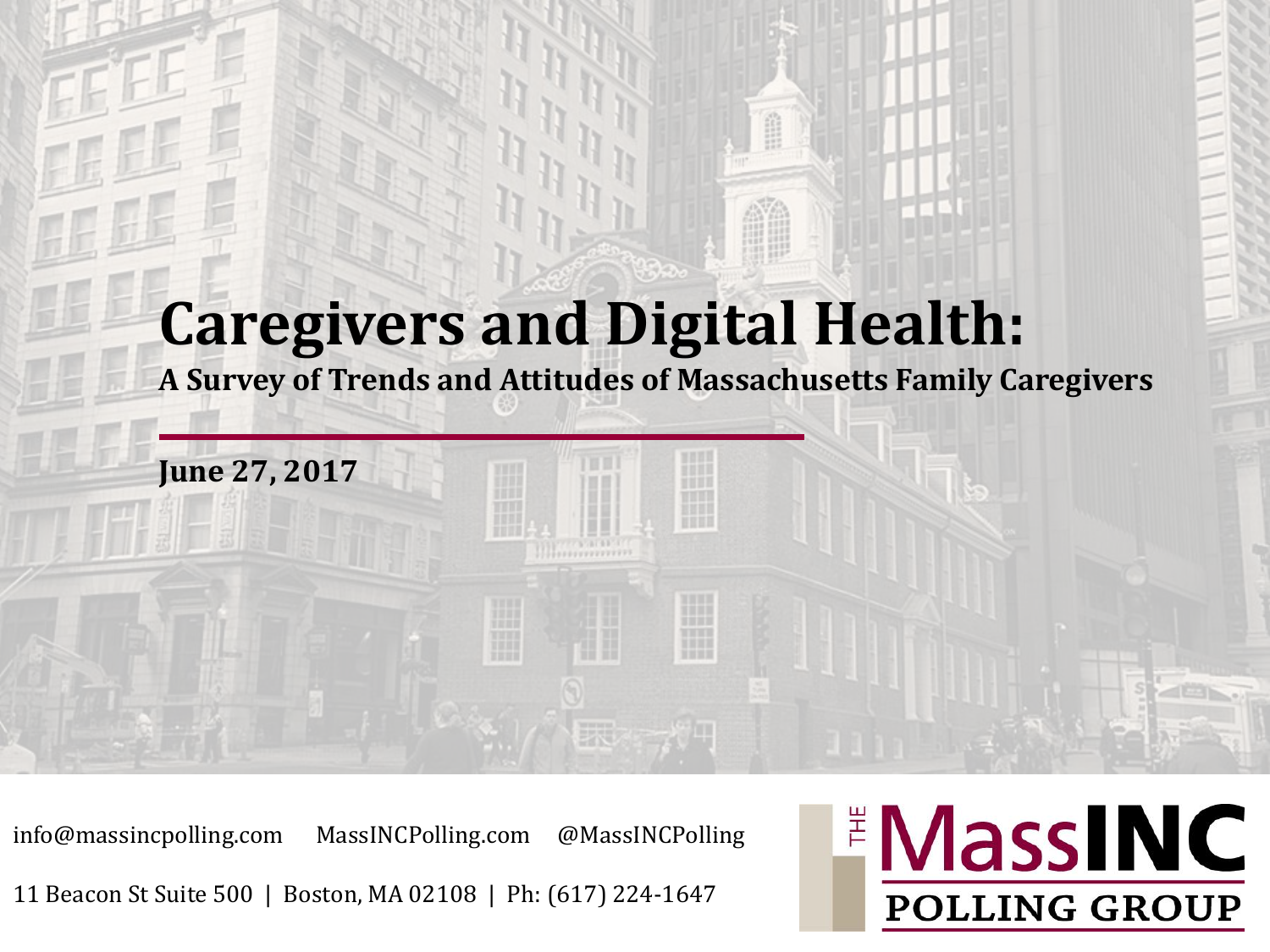# Survey background

- Online survey of 700 non-professional caregivers in Massachusetts.
- Caregiver defined as "partly or fully responsible for the care or the coordination of the medical care of anyone who requires frequent care" who spent 2+ hours a week on care-related tasks.
- Questionnaire developed by MPG and MeHI.
- Field Dates: October 27 November 7, 2016.

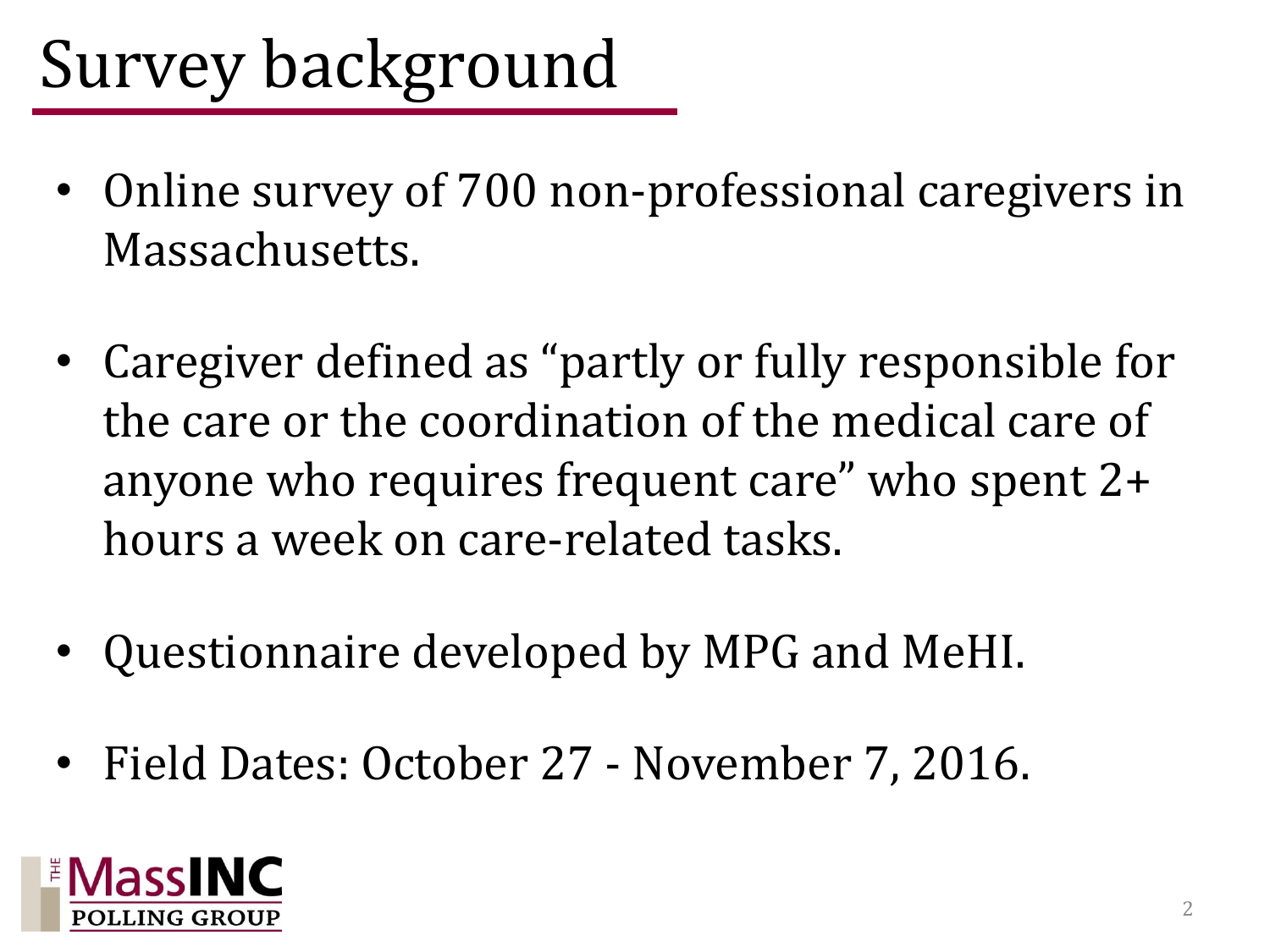# Key Findings

- Massachusetts caregivers are feeling overwhelmed, stressed, depressed, and isolated due by their responsibilities.
- The most common challenges for caregivers have nothing to do with the complexities of providing care.
- The biggest challenge is the time and energy caregivers need to balance caregiving with their personal lives and other daily tasks.

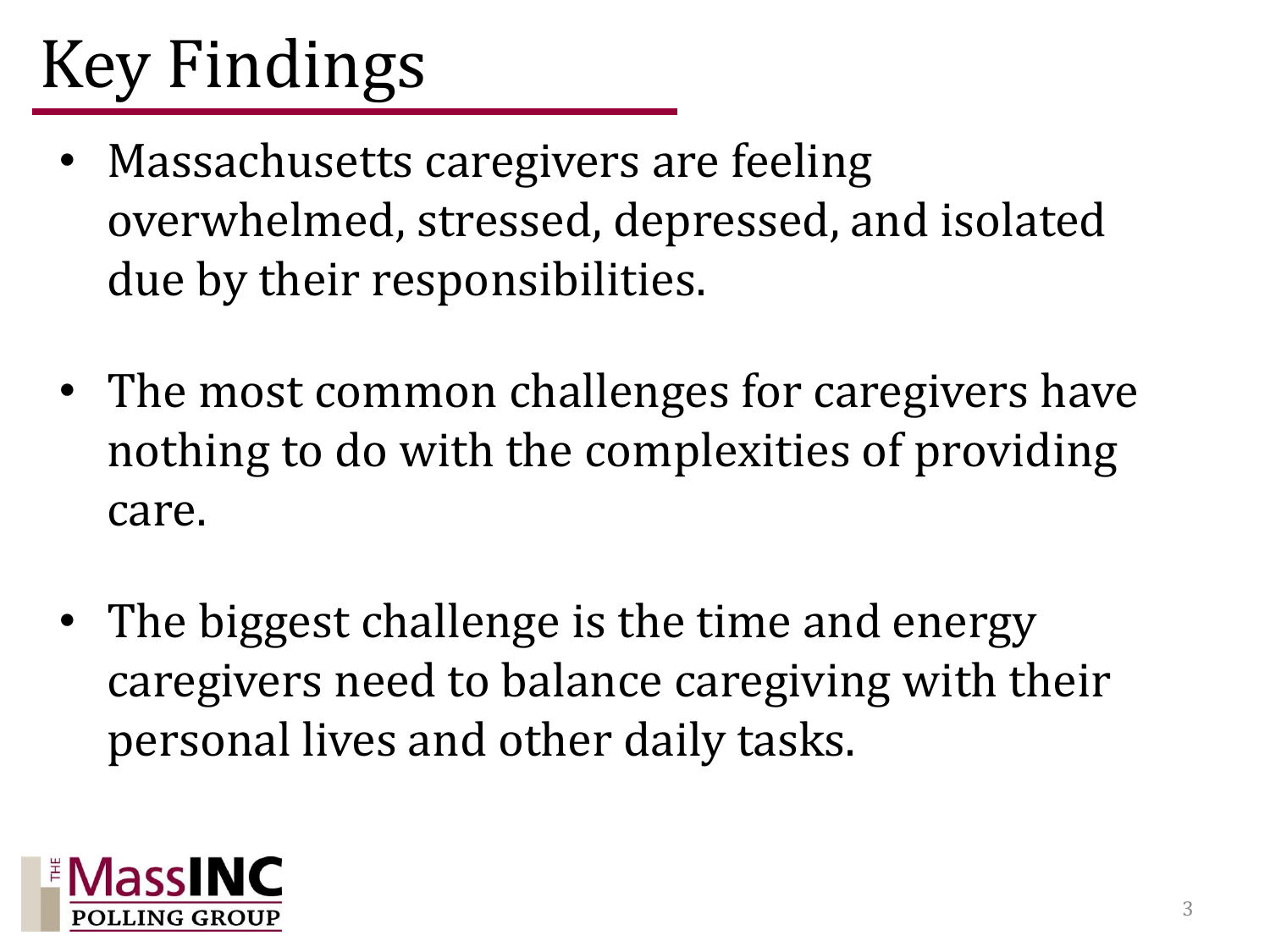# Key Findings

- The most appealing technologies are ones that:
	- Serve as a platform to facilitate peer-to-peer support;
	- Provide access to medical records and/or resources; or
	- Manage and/or consolidate tasks and time.
- Caregivers are either unaware of available options, or are aware of *too many* options and do not know how to choose between them.
- Caregivers are not afraid of technology

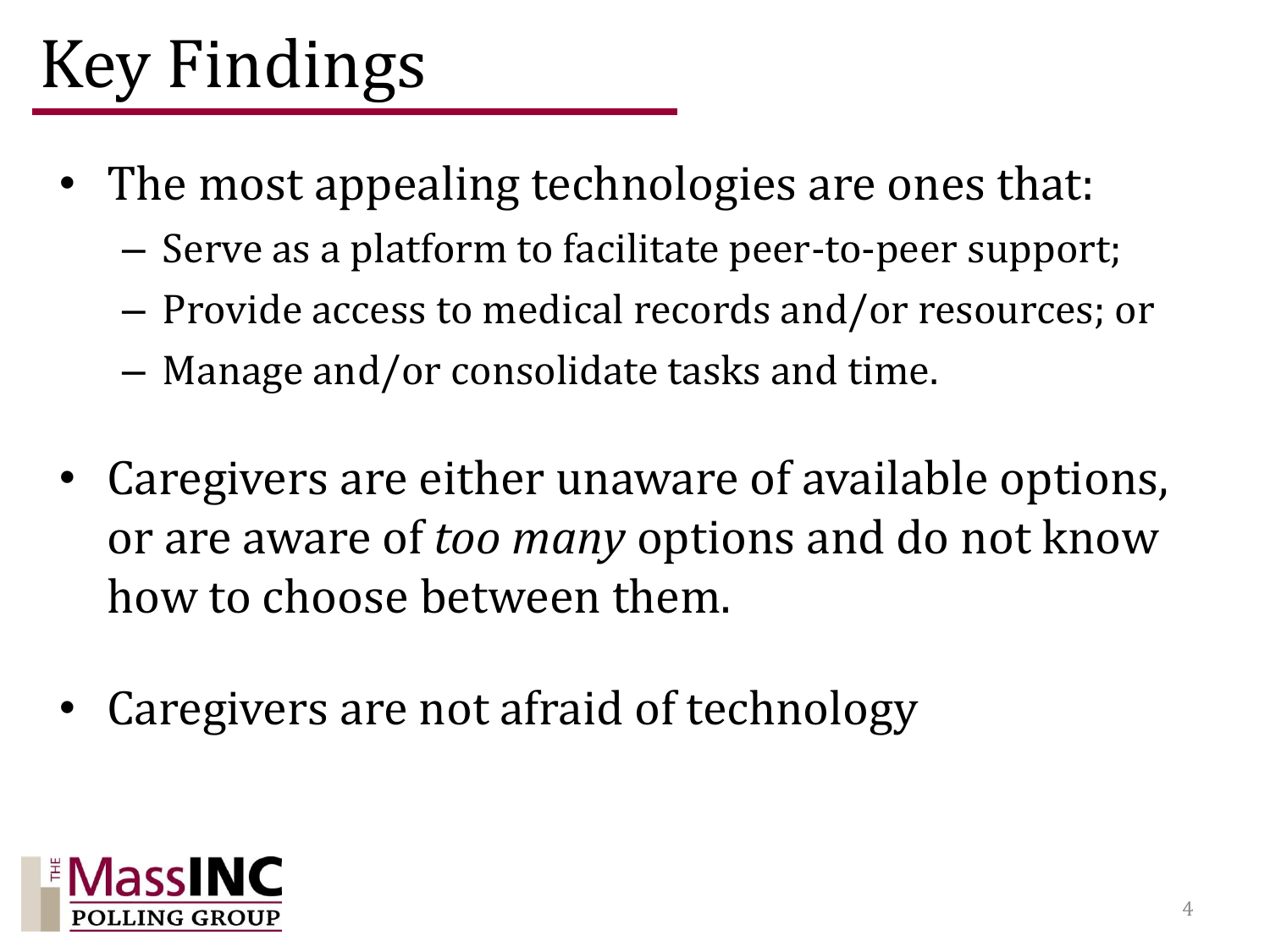# Who's caring for whom…the lifecycle

- About half (48%) are caring for a child, 64% for an adult.
- Overlap: 15% of adults caregiver also care for a child, and 22% of child caregivers also care for an adult.
- Demographics of adult and child caregivers are similar, except on age.
	- Younger caregivers more likely to be taking care of children.
	- Older caregivers more likely to be taking care of adults.

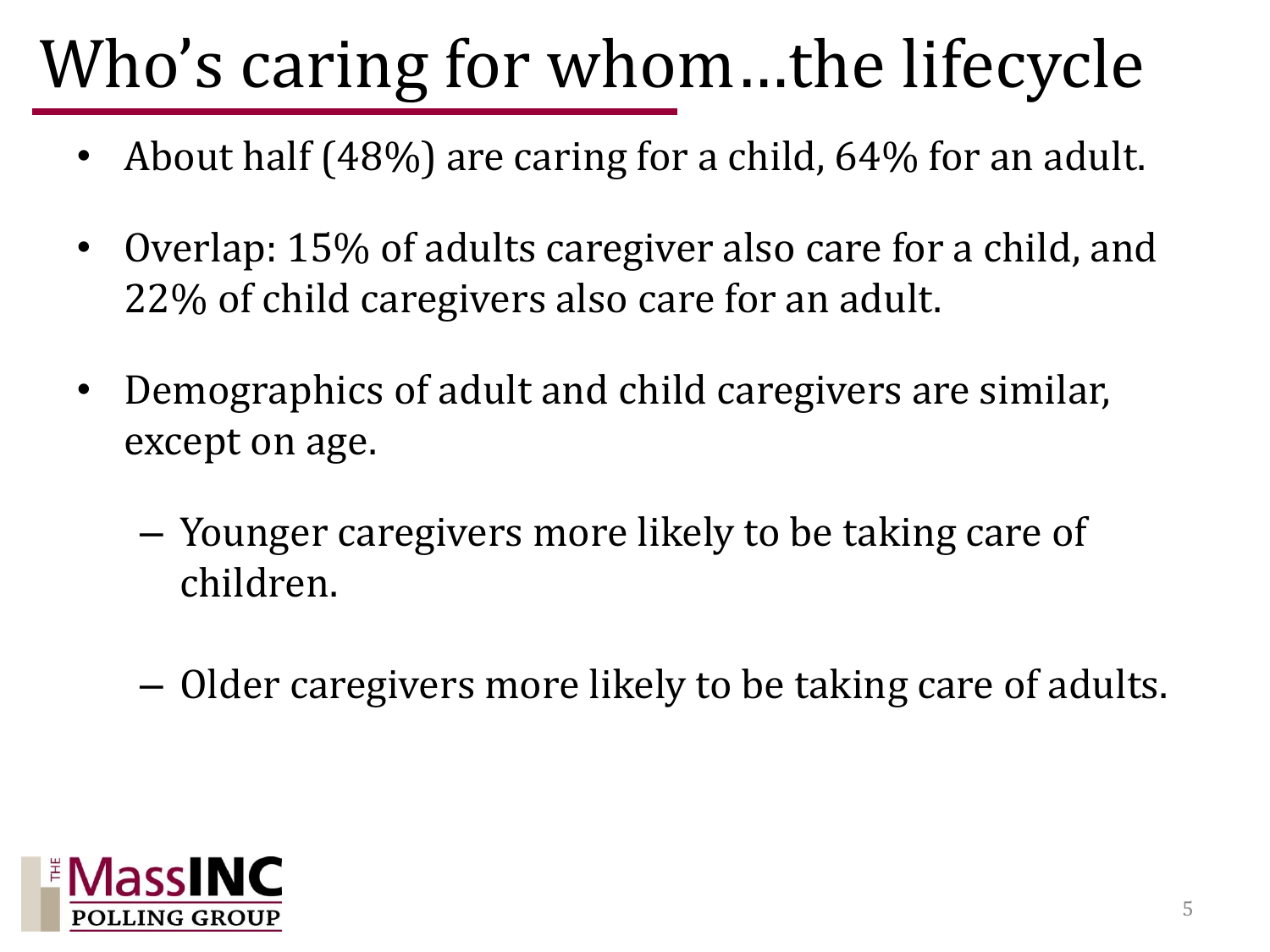# Caregiving dominates caregivers lives

**Most say caregiving is the / one of the most significant things in their lives.** *Q: Which best describes your situation? Acting as a caregiver is...*

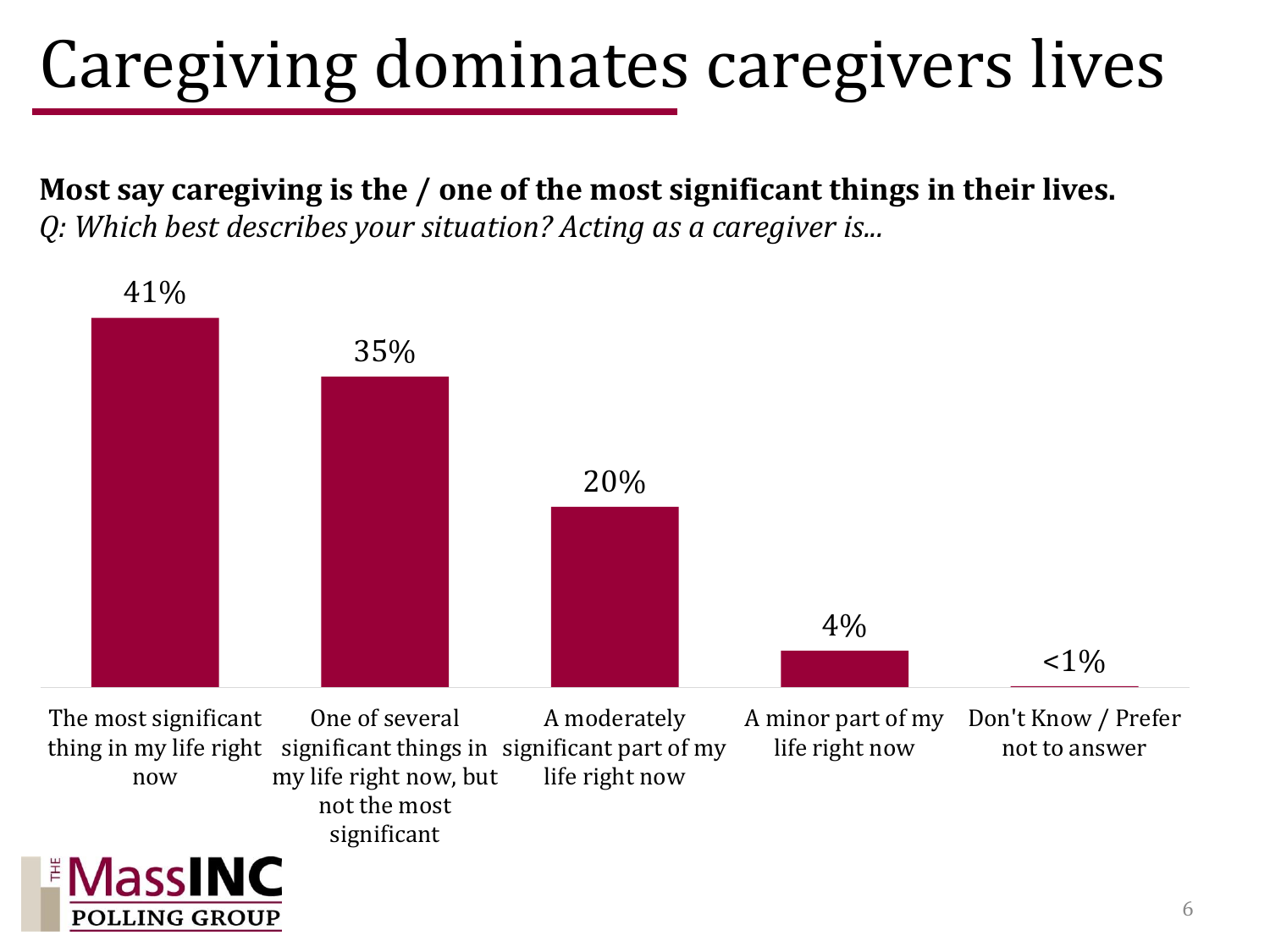## Most are solo or primary caregivers

*Q: Are you the only person responsible for their care, or do you share the responsibility with others (not counting medical personnel)?*

**POLLING GROUP** 

*If shared care: Q: Are you the person most responsible for their care, or not?*

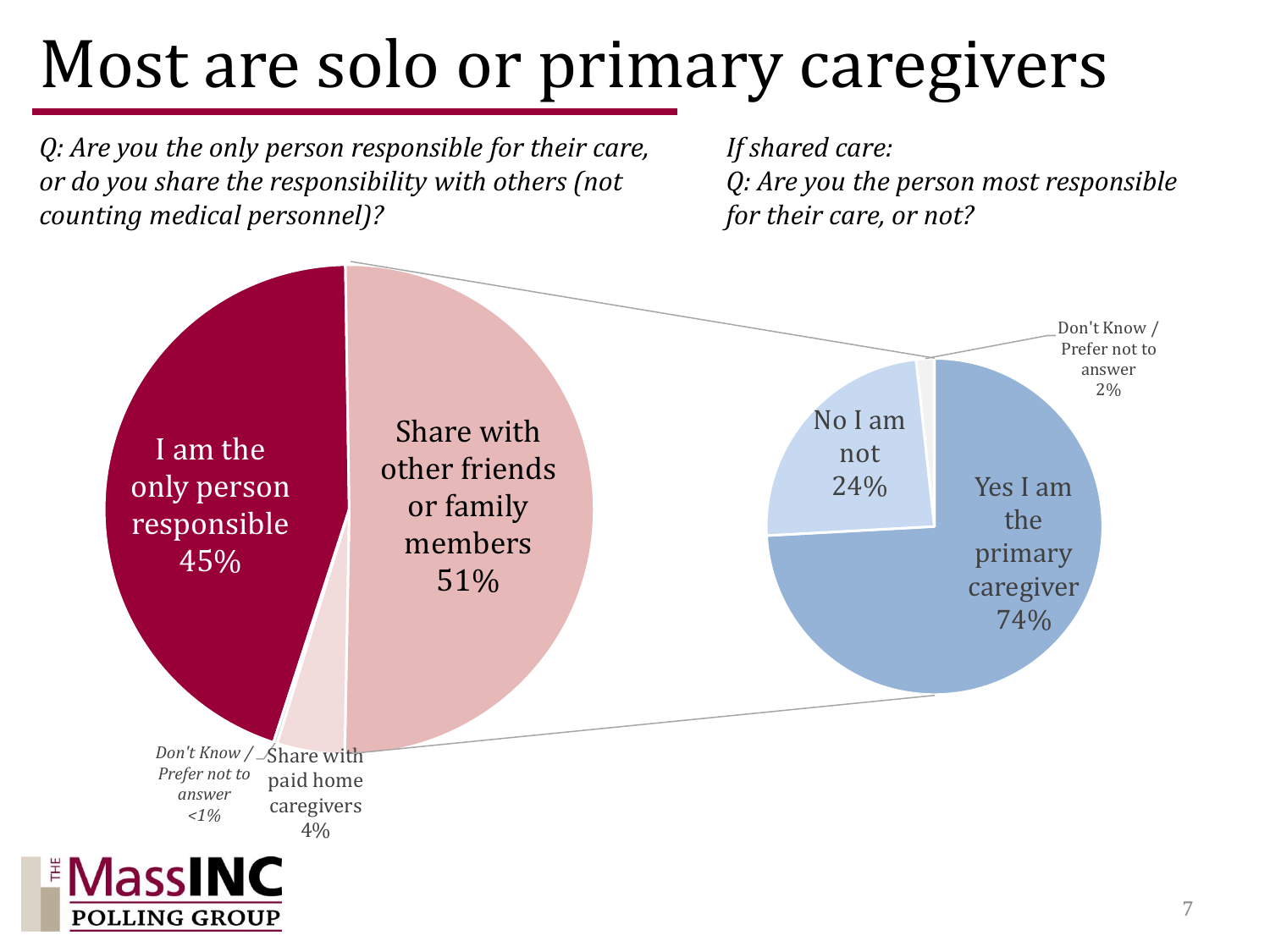## Caregiving can be all-consuming

#### **Caregivers describe extensive disruption in their lives**

*Q: To what extent does acting as a caregiver disrupt your life?*

| <b>Response</b>      | $\frac{0}{0}$ |
|----------------------|---------------|
| A great deal         | 13%           |
| A fair amount        | 47%           |
| Not very much        | 27%           |
| Not at all           | 13%           |
| Don't know / refused | $1\%$         |

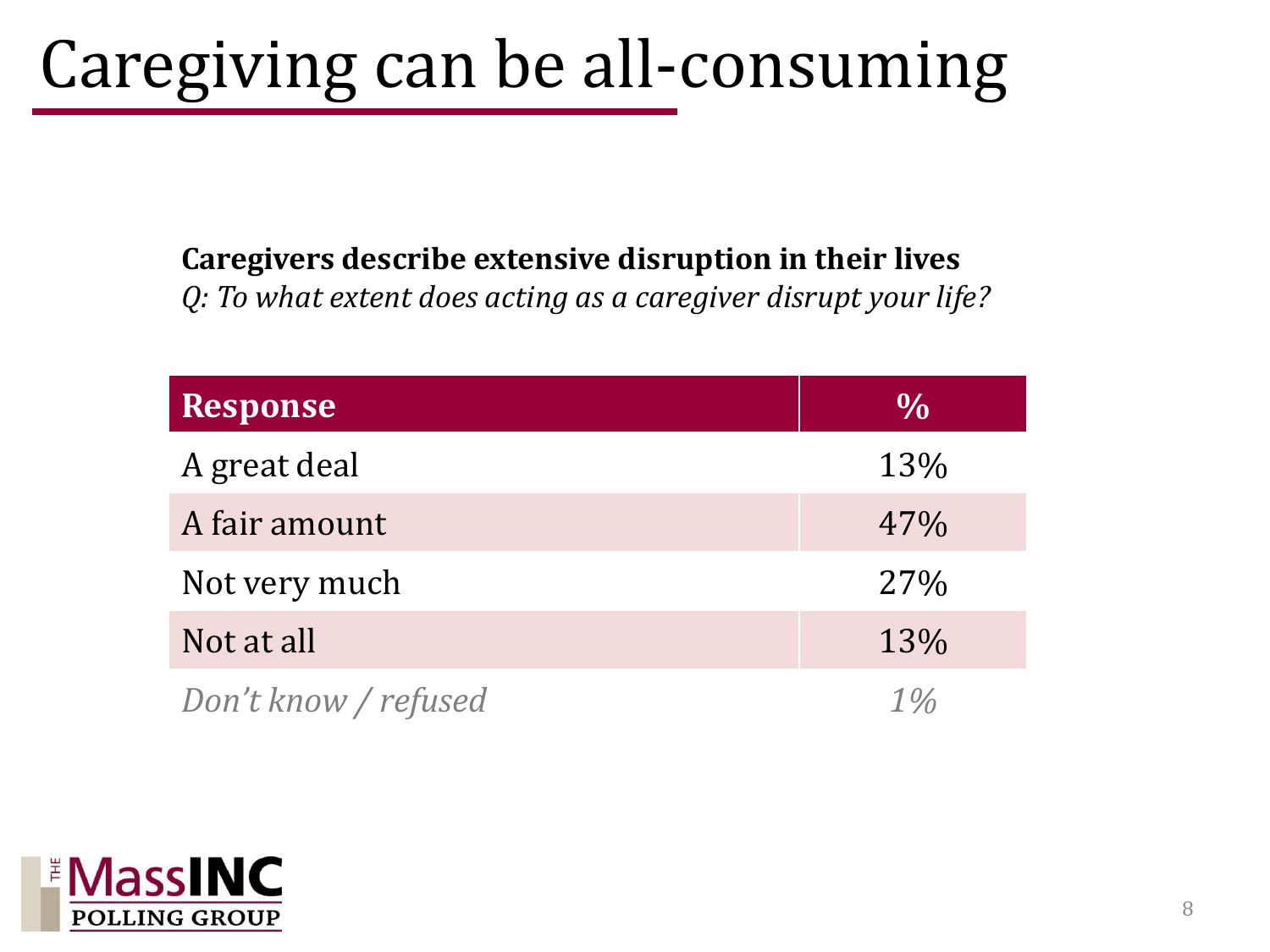#### Caregivers feel like they are "always on"

#### **Few feel they can take breaks when they need them**

*Would you say that you could take a break from providing or coordinating care if you needed one?*



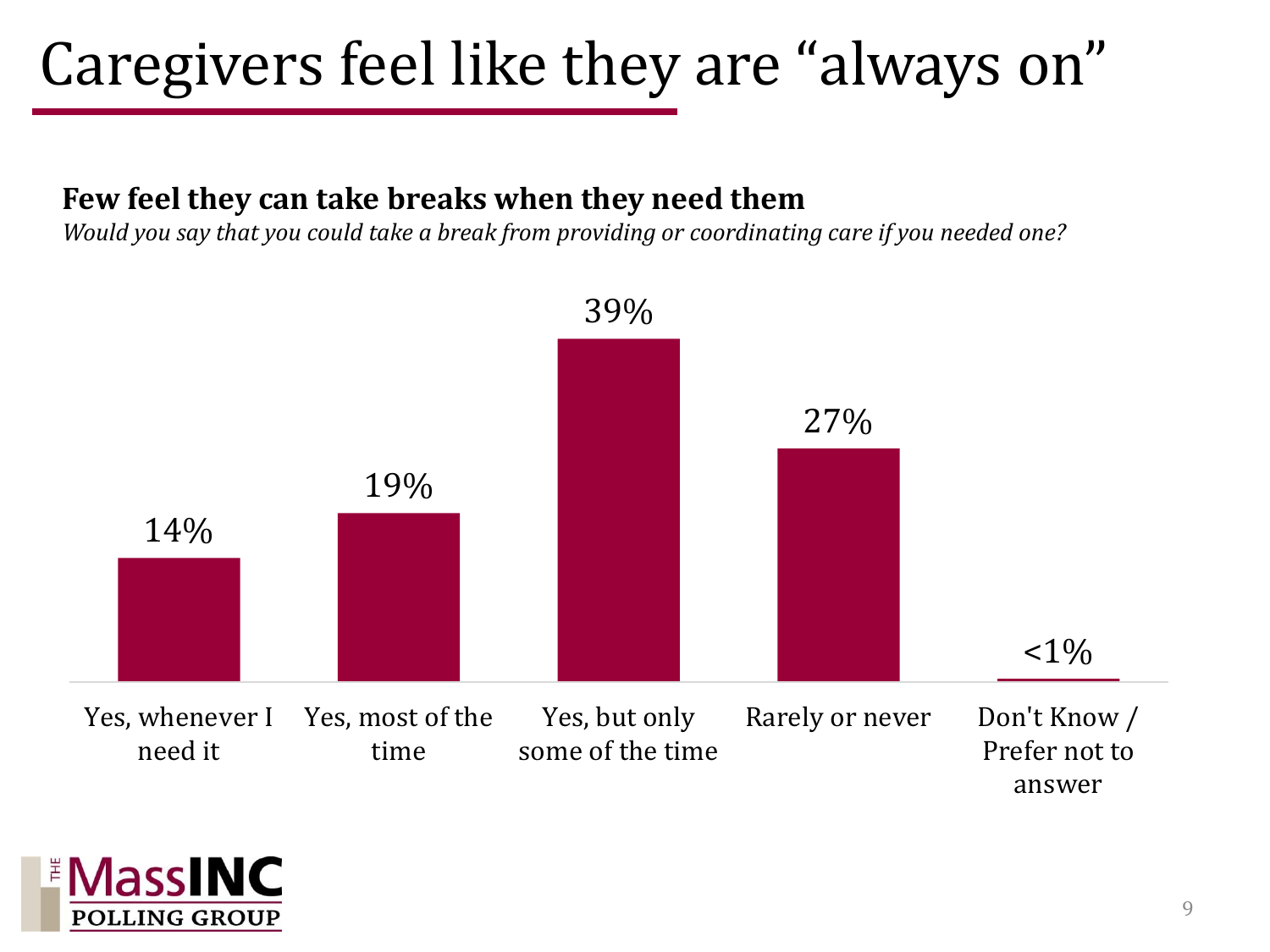# Caregiving takes an emotional toll

#### **Caregivers report stress, feelings of being overwhelmed, burned out**

*Q: In your life as a caregiver, how often do you feel each of the following?*

|                        | $\blacksquare$ Constantly |     | $\blacksquare$ Often | Sometimes |  |
|------------------------|---------------------------|-----|----------------------|-----------|--|
| <b>Stress</b>          | 22%                       |     | 38%                  | 27%       |  |
| Feeling overwhelmed    | 20%                       |     | 29%                  | 33%       |  |
| Feeling burned out     | 18%                       |     | 28%                  | 35%       |  |
| Depression             | 8%                        | 17% | 29%                  |           |  |
| Doubt                  | 8%                        | 21% | 33%                  |           |  |
| Isolation              | 7%                        | 20% | 33%                  |           |  |
| Feeling like a failure | 7%                        | 13% | 27%                  |           |  |
| Panic                  | 6%                        | 14% | 30%                  |           |  |
| <b>Maccinic</b>        |                           |     |                      |           |  |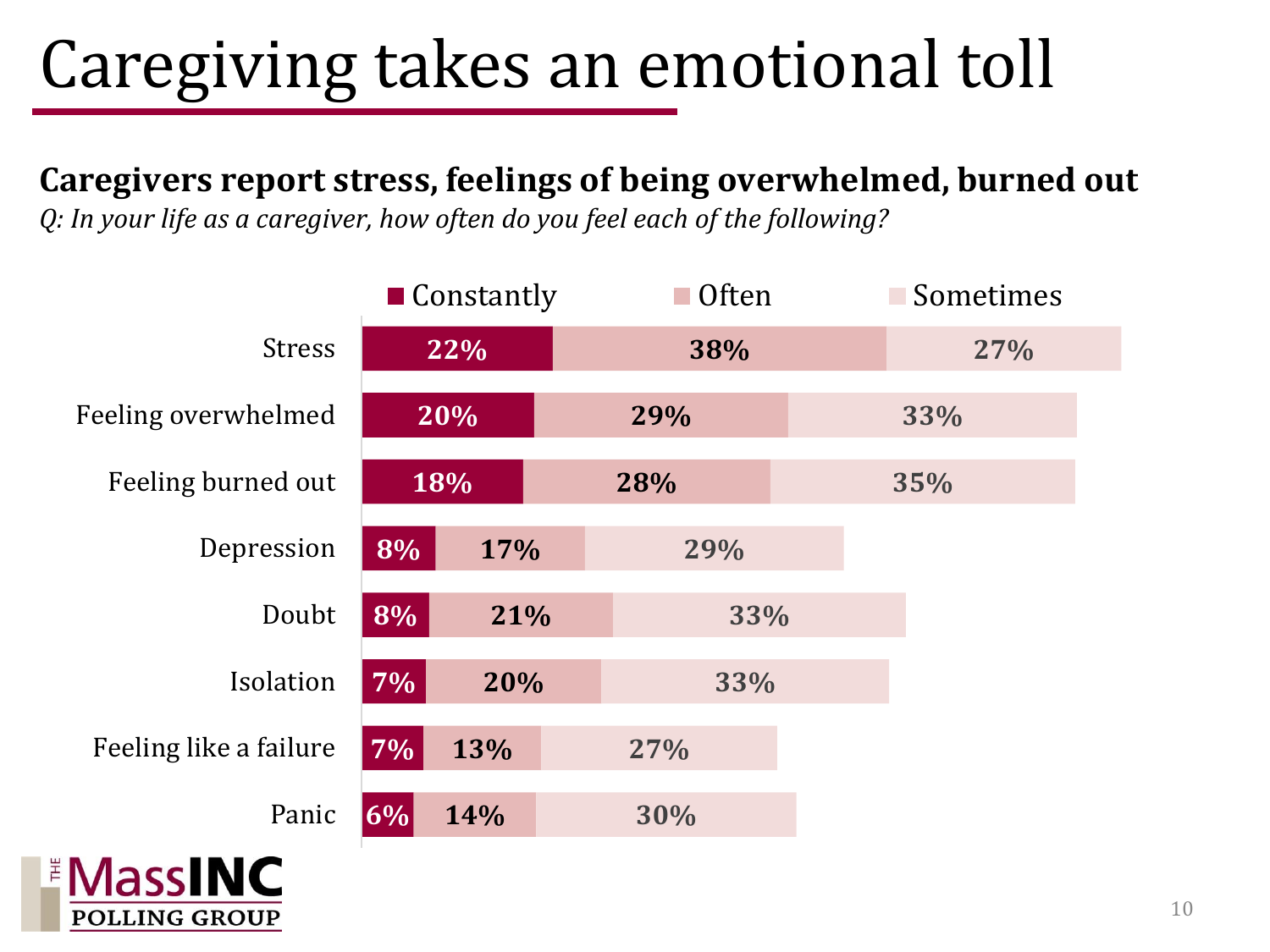## In their own words…

Respondents were asked: *In your experience, what is the hardest aspect of being a caregiver?*

- 28 percent cited time demands (constant availability, no breaks)
- 21 percent cited the emotional drain (sorrow, helplessness, isolation)
- 20 percent cited balancing their personal needs with their caregiving

#### *A sample of responses:*

- "The stress of remembering everything that needs to be done and feeling overwhelmed and alone."
- "The stress and emotional drain it puts on you."
- "The hardest aspect is watching my mother go downhill, knowing that she won't be getting any better. It's a feeling of helplessness."
- "Watching someone you love deteriorate; having to readjust your relationship with the individual being cared for."

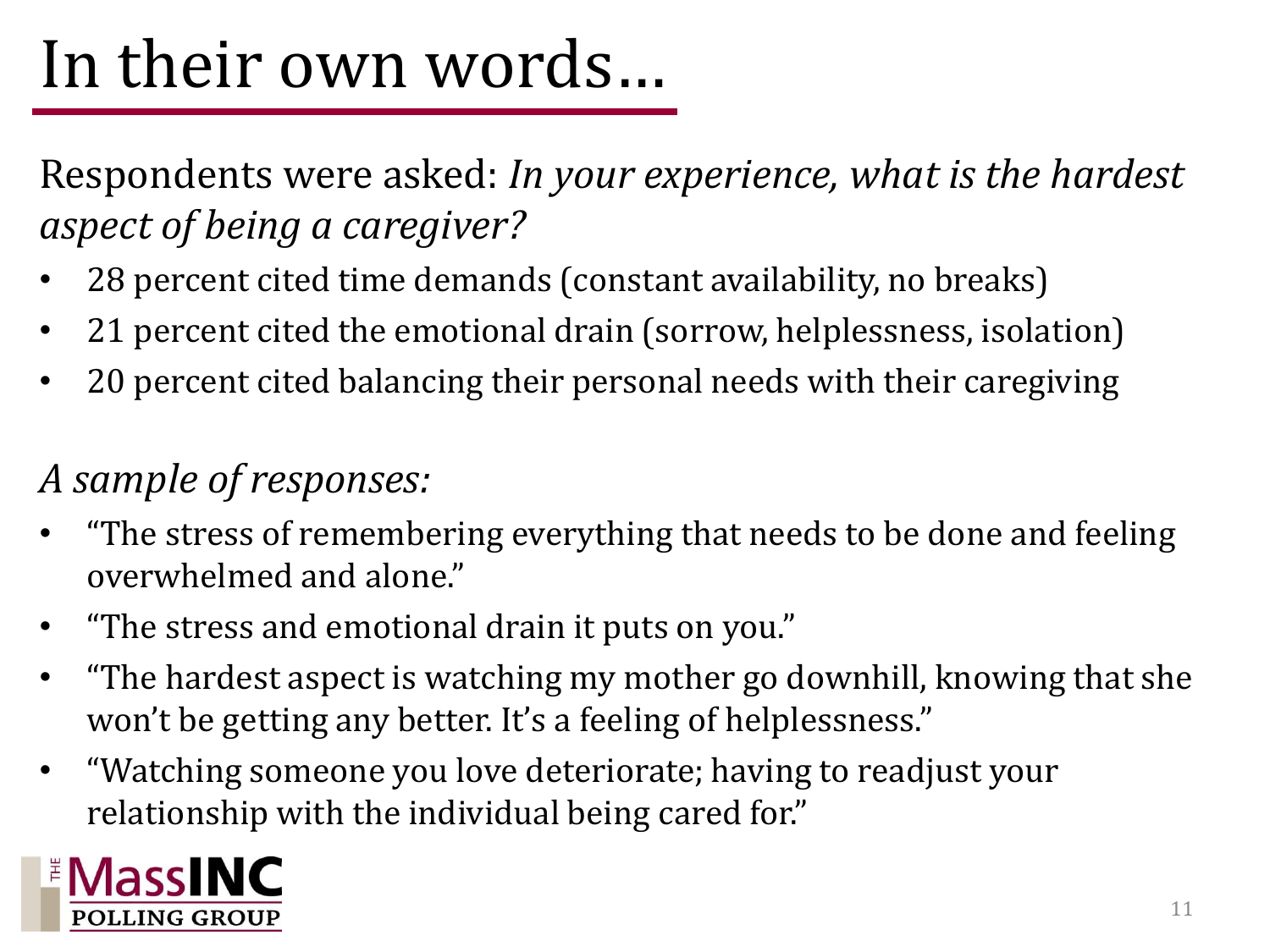## Caregivers busy with many tasks

#### Daily, medical tasks combine to keep caregivers busy

| % saying they performed each task in past 6 months  |     |
|-----------------------------------------------------|-----|
| Grocery shopping                                    | 90% |
| Transportation                                      | 88% |
| <b>Giving Medicine</b>                              | 88% |
| Communicating with health care providers            | 87% |
| Housework                                           | 87% |
| Preparing meals                                     | 87% |
| Companionship in social activity                    | 81% |
| Tracking daily activities                           | 75% |
| <b>Managing finances</b>                            | 71% |
| Working with insurance or Medicare                  | 71% |
| Dressing and undressing                             | 68% |
| Assisting with getting in and out of bed and chairs | 66% |
| Feeding                                             | 64% |
| Arranging paid services                             | 59% |
| <b>Bathing</b>                                      | 57% |
| Attending to wounds                                 | 56% |
| Toileting                                           | 47% |
| Dealing with incontinence or diapers                | 42% |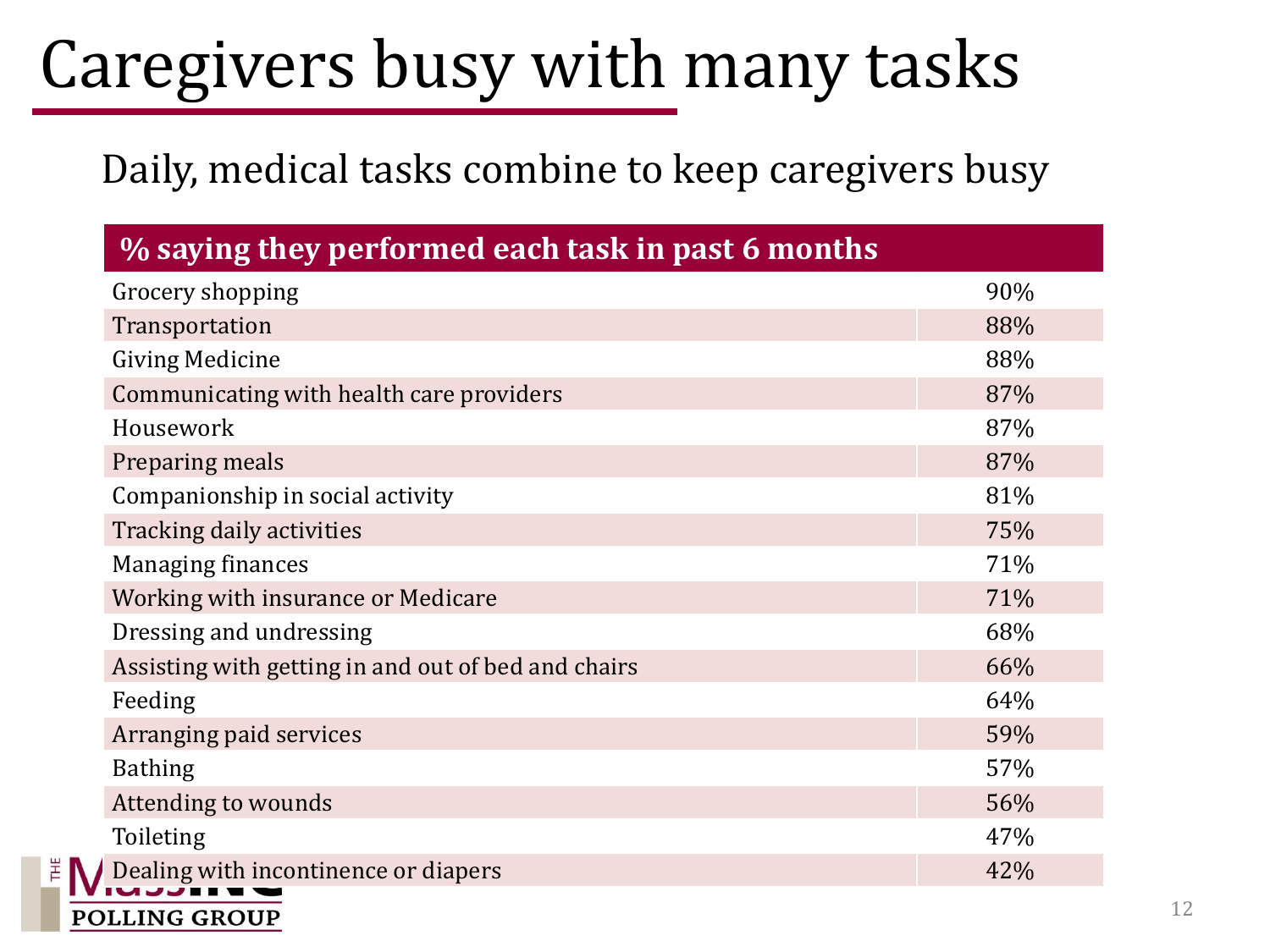### Care is often not seen a tech problem

#### **Few say tech plays a major role in providing care**

*Q: How much of a role, if any, does technology such as apps, devices like smartphones or tablets, or computer programs play for you in providing and coordinating care?*



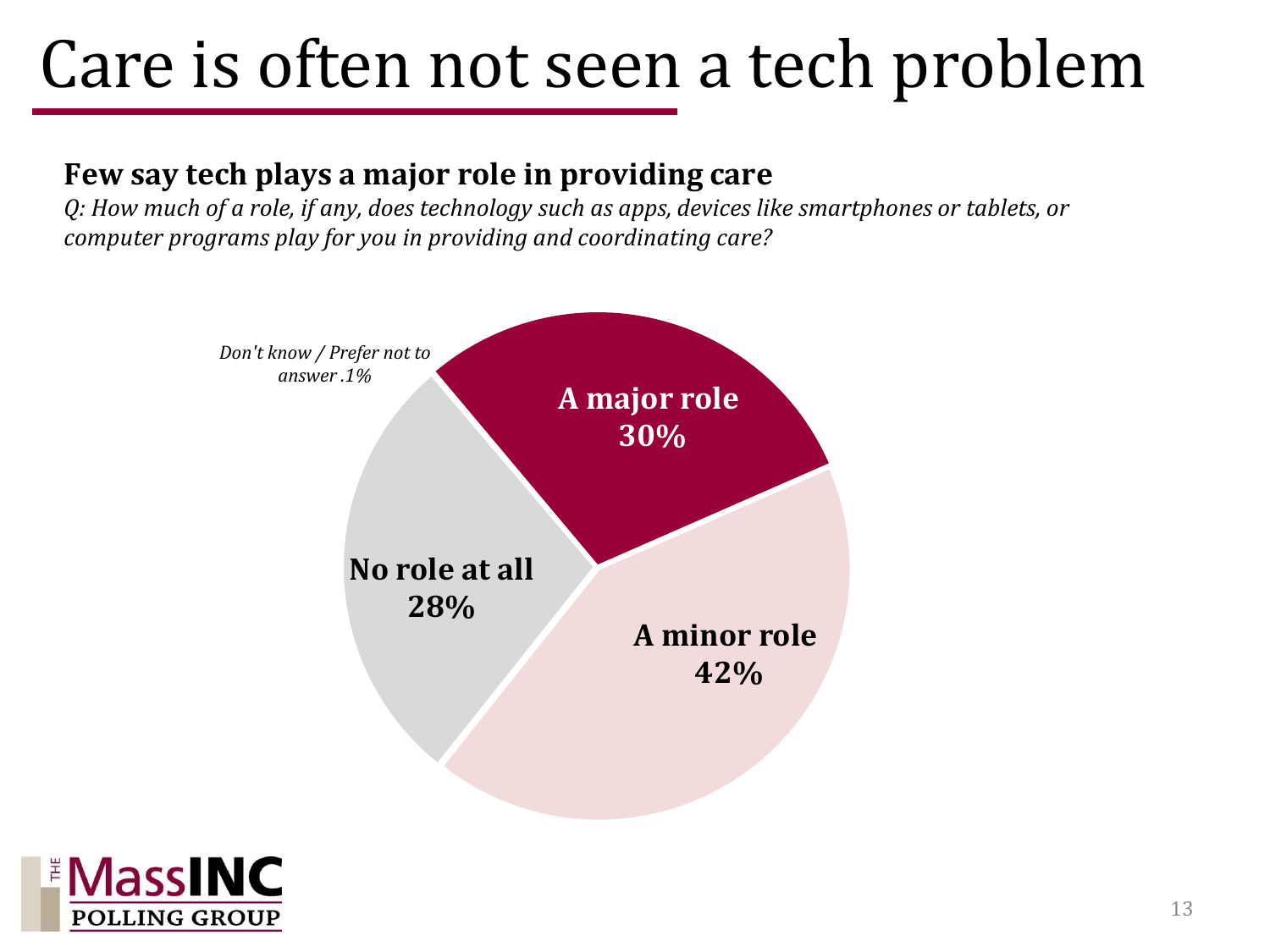## In their own words…

Respondents were asked: *What prevents you from making more use of technology in providing and coordinating care?* 

- 24 percent said there was no need to do so
- 20 percent said they were already using technology
- 17 percent were unaware of useful tech / apps to use

#### *A sample of responses:*

- "I need to be more hands-on in my care and [technology] takes too much time to work."
- "I don't know of any technology that would help with the day to day needs I'm responsible for."

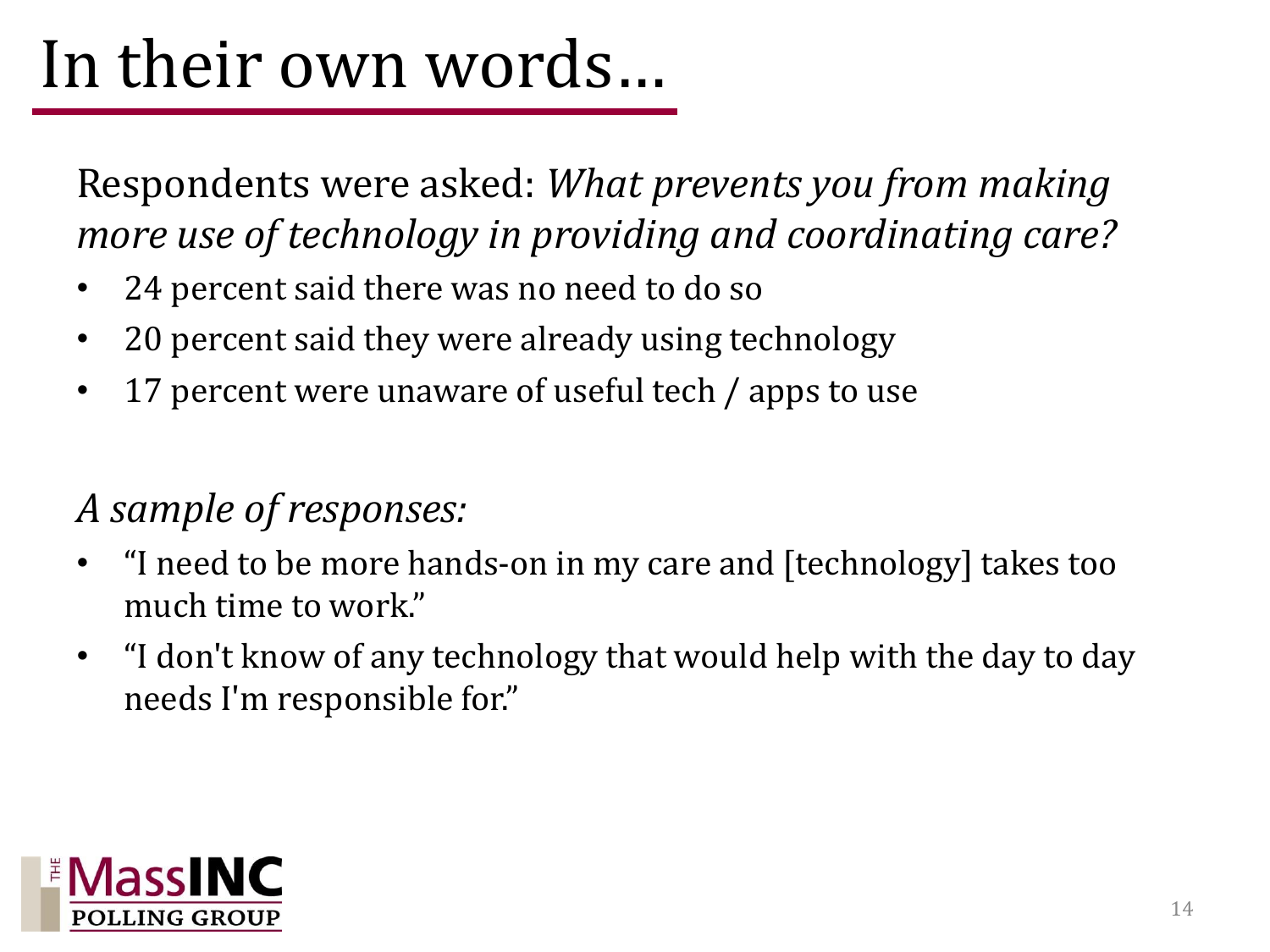#### Caregivers stymied by too many options

#### **Biggest barriers are unfamiliarity and complexity of finding the right product**

*Q: When it comes to using technology to provide and coordinate care, how much of a barrier is each of the following to using technology more?*

I don't know which ones are best for the people I care for Too many companies and doctors have their own programs that don't work with each other I haven't found technology that addresses my specific needs I don't know where to start or what technology is available The options I know about are too expensive There are too many different programs and devices to learn The programs and devices are too hard to learn and use Doing things with paper and pencil is easier

I don't like technology. I'm against it.



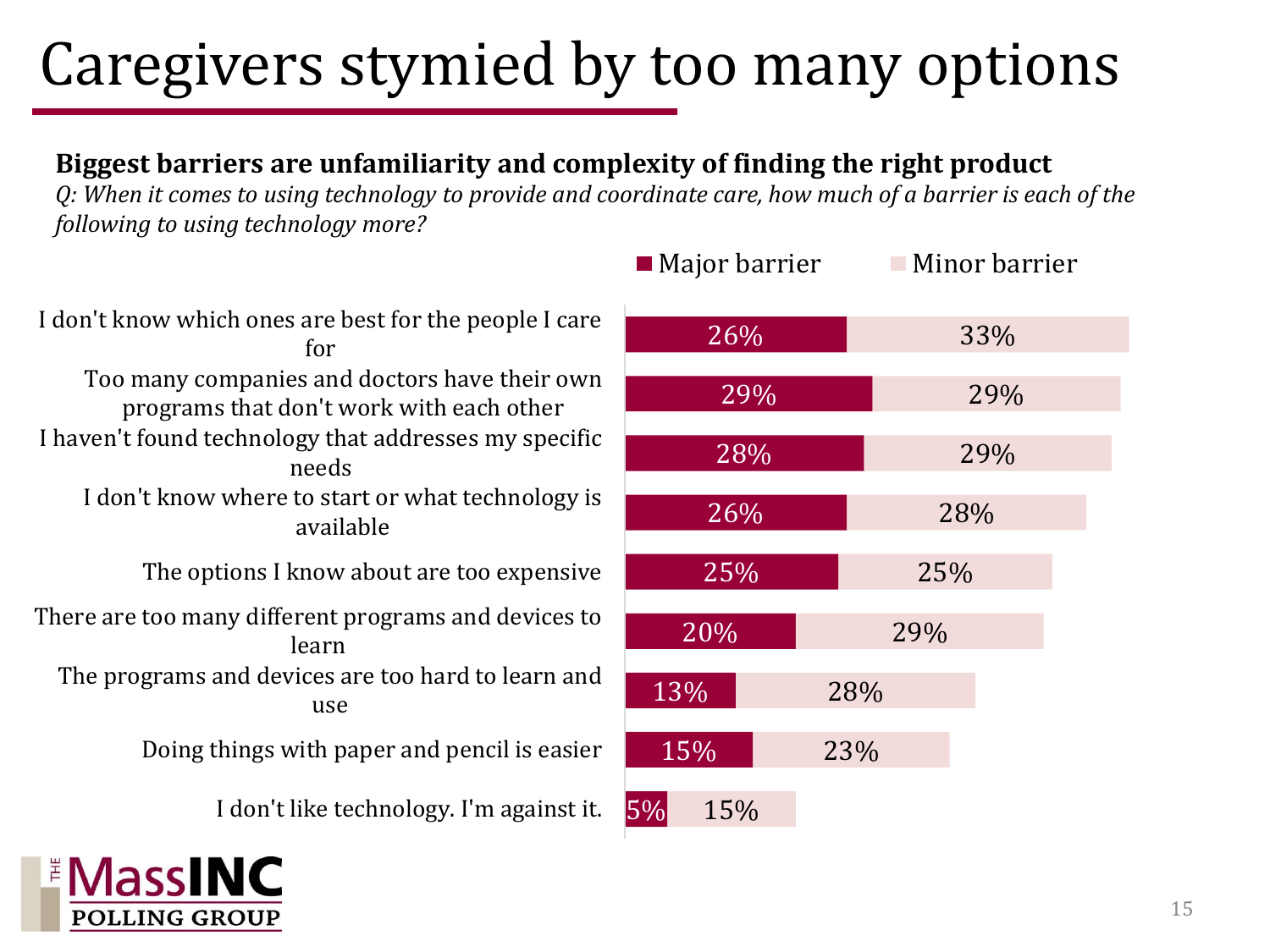# Caregivers want tech to help simplify

*Q: Thinking about technology that could help in providing care, how appealing would technology be that could do each of the following?*

|                                                                                                  | ■ ν ∈ι y αμμ |
|--------------------------------------------------------------------------------------------------|--------------|
| Provide access to test results and other medical<br>records in one place                         |              |
| Allow me to share information directly with doctors<br>and other service providers               |              |
| Help me find out reliable information about the<br>needs and conditions of the people I care for |              |
| Help me understand insurance benefits and navigate<br>the insurance claims system                |              |
| Allow me to communicate with everyone responsible<br>for coordinating care                       |              |
| Help me organize and manage many aspects of care,<br>rather than just one or two, in one place   |              |
|                                                                                                  |              |

**IASSI** 

|     | ■ Very appealing ■ Somewhat appealing |     |  |
|-----|---------------------------------------|-----|--|
| 57% |                                       | 28% |  |
|     |                                       |     |  |
| 51% |                                       | 32% |  |
|     |                                       |     |  |
| 52% |                                       | 30% |  |
|     |                                       |     |  |
| 49% |                                       | 32% |  |
|     |                                       |     |  |
| 51% |                                       | 29% |  |
|     |                                       |     |  |
| 48% |                                       | 30% |  |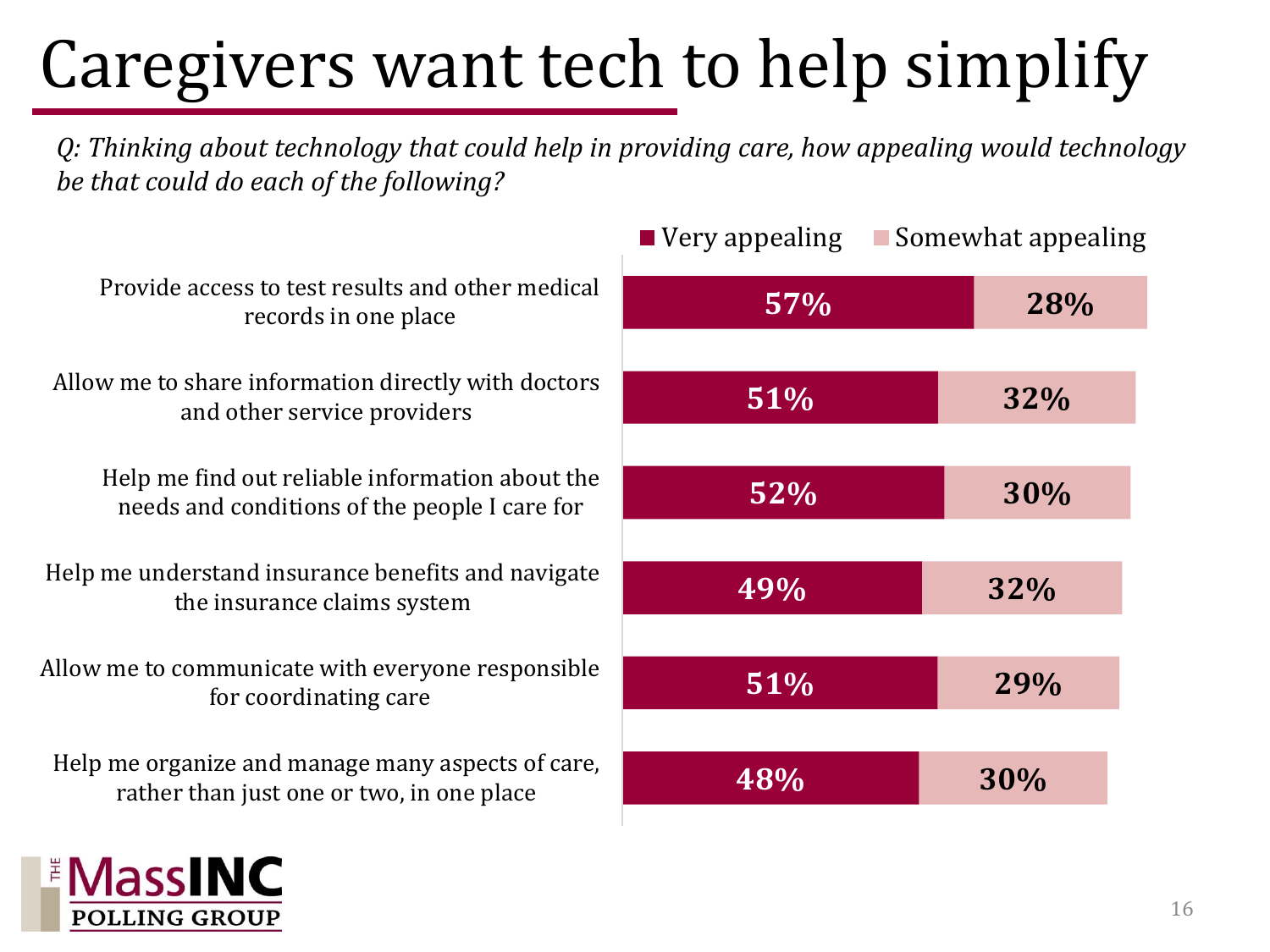#### Emotional support a smaller market, still vital

*Q: Thinking about technology that could help in providing care, how appealing would technology be that could do each of the following?*

|                                                                          | ■ ντι γ αρρταππε |
|--------------------------------------------------------------------------|------------------|
| Help me discover and learn about caregiver products<br>and services      | 44%              |
| Help me balance everyday life with my responsibilities<br>as a caregiver | 44%              |
| Remind the people I care for to take their medications<br>or eat a meal  | $4.4\%$          |
| Provide a support network of other caregivers in<br>similar situations   | 34%              |
| Connecting me with caregivers who could fill in when<br>needed           | 36%              |
| Help me connect to other caregivers for support or<br>conversation       | 35%              |
| Help me feel less alone and/or guilty                                    | 35%              |
|                                                                          |                  |



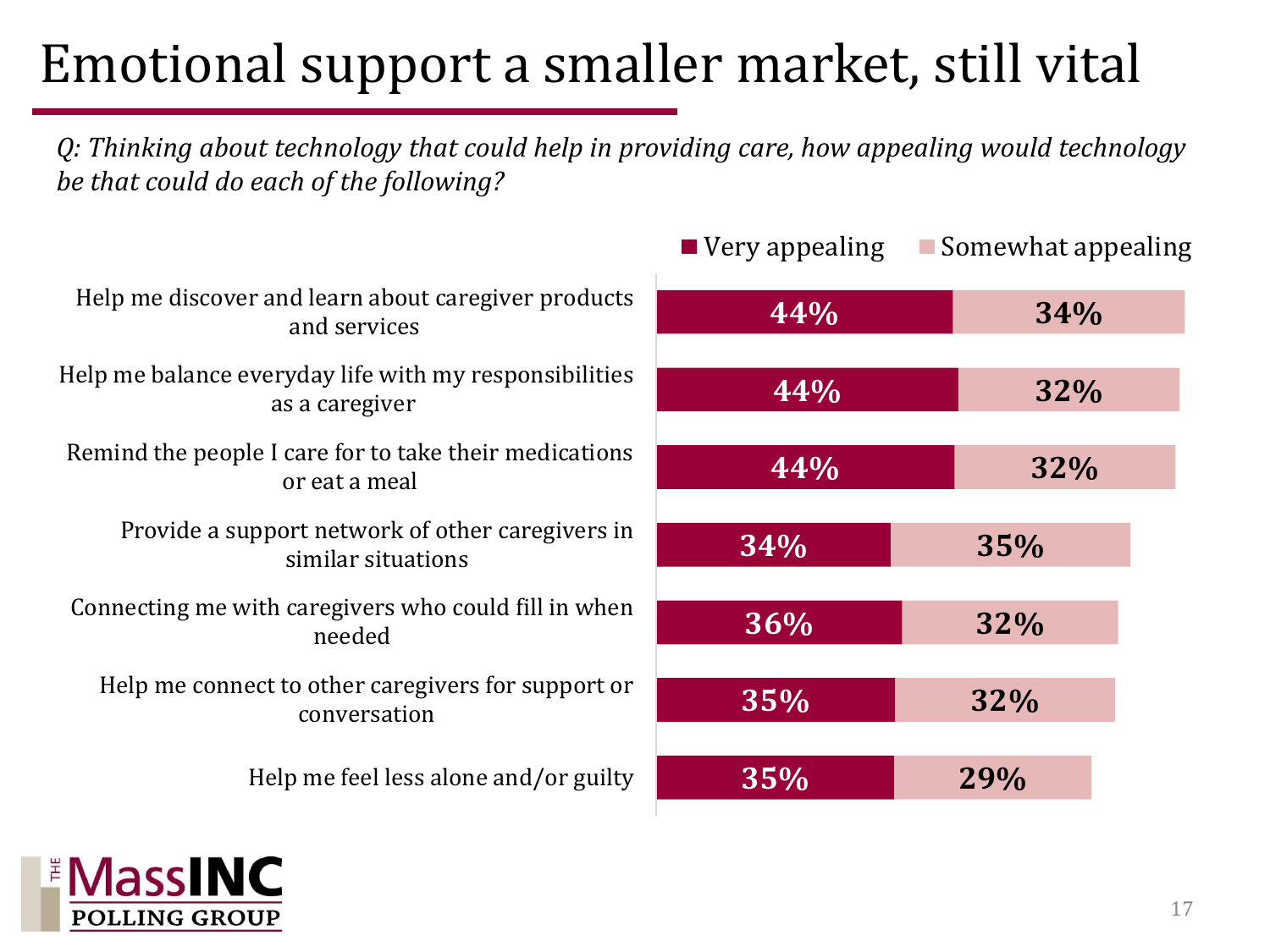## Online research, word of mouth key

**Caregivers rely on online research, recommendations when selecting technology.**

*Q: How have you mostly heard about the health devices or apps you decided to use in providing care?*